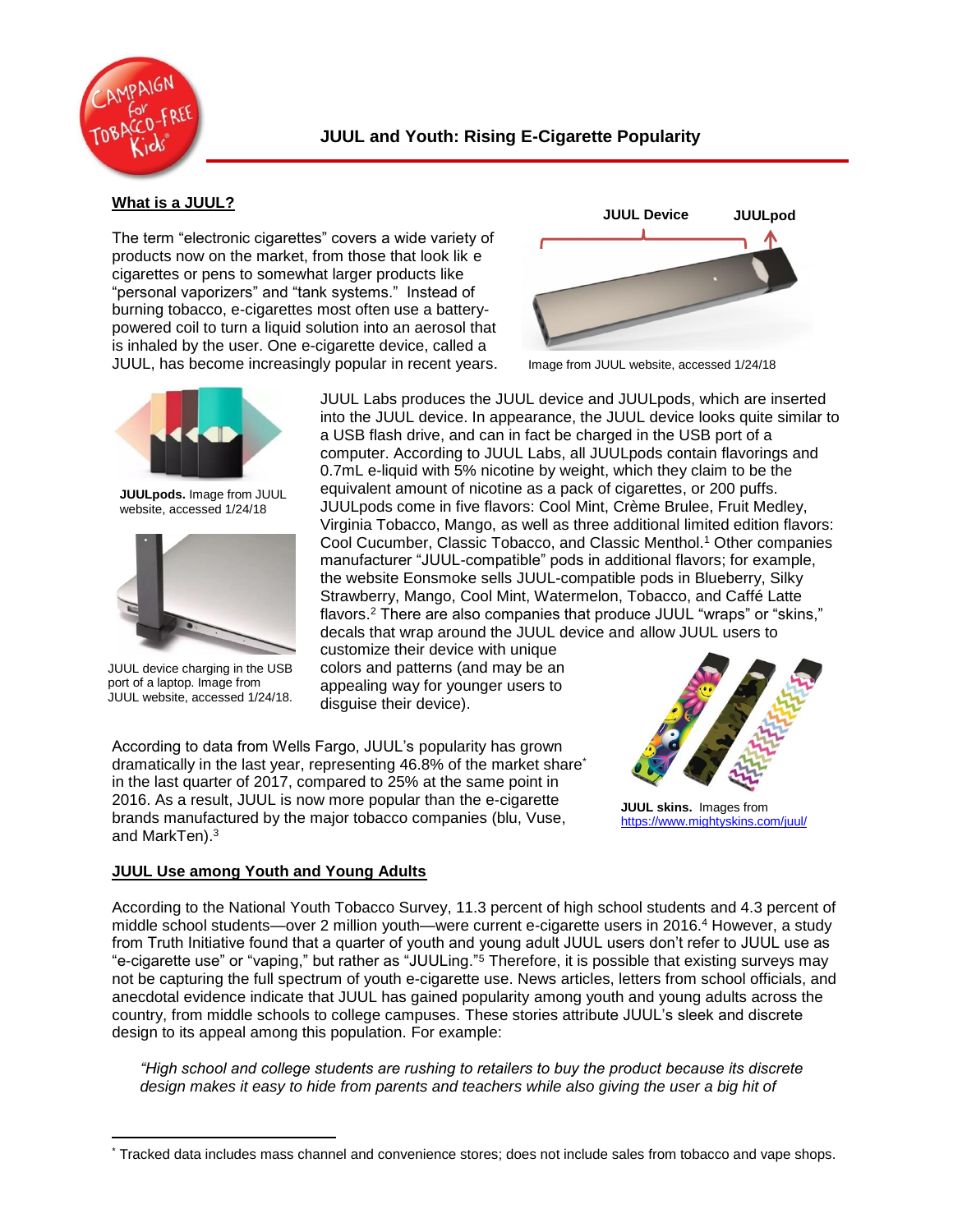*nicotine. Some students have bragged on social media of using the JUUL in class, even though e-cigarettes are banned indoors at most schools." –* Pittsburgh Post-Gazette<sup>6</sup>

*"An editor for New York University's student newspaper documented Juul's rising on-campus popularity, even in dorm rooms. A student newspaper at the University of Illinois called Juul a "new epidemic is sweeping across campus." And in suburban D.C., a high school's principal took doors off its bathroom stalls to keep students from using drugs inside —namely Juul."* – USA Today<sup>7</sup>

*"One reason JUUL and vape pens are so popular among teens currently might be that they can be used indoors without attracting unwanted attention or creating a stench…On Twitter, teens post about their usage in school. The most brazen of them fire up their e-cigarettes while their teachers' backs are turned."* - NPR<sup>8</sup>

The availability of flavors may also contribute to JUUL's popularity among youth. A national survey found that that 81 percent of youth aged 12-17 who had ever used e-cigarettes had used a flavored e-cigarette the first time they tried the product, and that 85.3 percent of current youth e-cigarette users had used a flavored e-cigarette in the past month. Moreover, 81.5 percent of current youth e-cigarette users said they used e-cigarettes "because they come in flavors I like." <sup>9</sup>

### **Health Concerns and JUUL**

The number of youth using e-cigarettes, including JUUL, is alarming and raises serious concerns that ecigarettes could be an entryway to nicotine addiction and use of regular cigarettes for some kids. Though there is insufficient research on the long-term effects of using e-cigarettes in general, and certainly not specific to JUUL, the use of such products still raises concerns because they contain nicotine. The company claims that the nicotine in JUUL is from "nicotine salts found in leaf tobacco, rather than freebase nicotine," which they claim "accommodate cigarette-like strength nicotine levels." <sup>10</sup> The health impact of that specific form of nicotine is yet unknown.

While it is still an open scientific question whether e-cigarettes might be able to help adult smokers give up cigarettes, kids should not be using any tobacco product, including e-cigarettes. Nicotine is a highly addictive drug that can have lasting damaging effects on adolescent brain development.<sup>11</sup> Nicotine also impacts the cardiovascular system.<sup>12</sup> The Surgeon General concluded that, "The use of products containing nicotine poses dangers to youth, pregnant women, and fetuses. The use of products containing nicotine in any form among youth, including in e-cigarettes, is unsafe."<sup>13</sup> Educating youth about the dangers of JUUL and nicotine use is critical because a study from Truth Initiative found that 37 percent of 15-24 year old JUUL users are uncertain whether the product contains nicotine (all pods sold from JUUL do contain nicotine).<sup>14</sup>

The Surgeon General found that while more research is needed, evidence from several longitudinal studies suggests that e-cigarette use is "strongly associated" with the use of other tobacco products among youth and young adults, including conventional cigarettes.<sup>15</sup> The National Academy of Sciences (formerly the Institute of Medicine) also concluded in its 2018 report that, "There is substantial evidence that e-cigarette use increases risk of ever using combustible tobacco cigarettes among youth and young adults."<sup>16</sup>

### **Marketing and Accessibility of JUUL**

When JUUL was first launched in 2015, the company used colorful, eye-catching designs and youth-oriented imagery and themes, such as young people dancing and using JUUL. JUUL's original marketing campaign included billboards, YouTube videos, advertising in Vice Magazine, launch parties and a sampling tour.



**JUUL billboard** in Times Square, New York City, 2015[. https://www.spencer-pederson.com/work-](https://www.spencer-pederson.com/work-1/2017/2/23/juul-go-to-market)[1/2017/2/23/juul-go-to-market](https://www.spencer-pederson.com/work-1/2017/2/23/juul-go-to-market)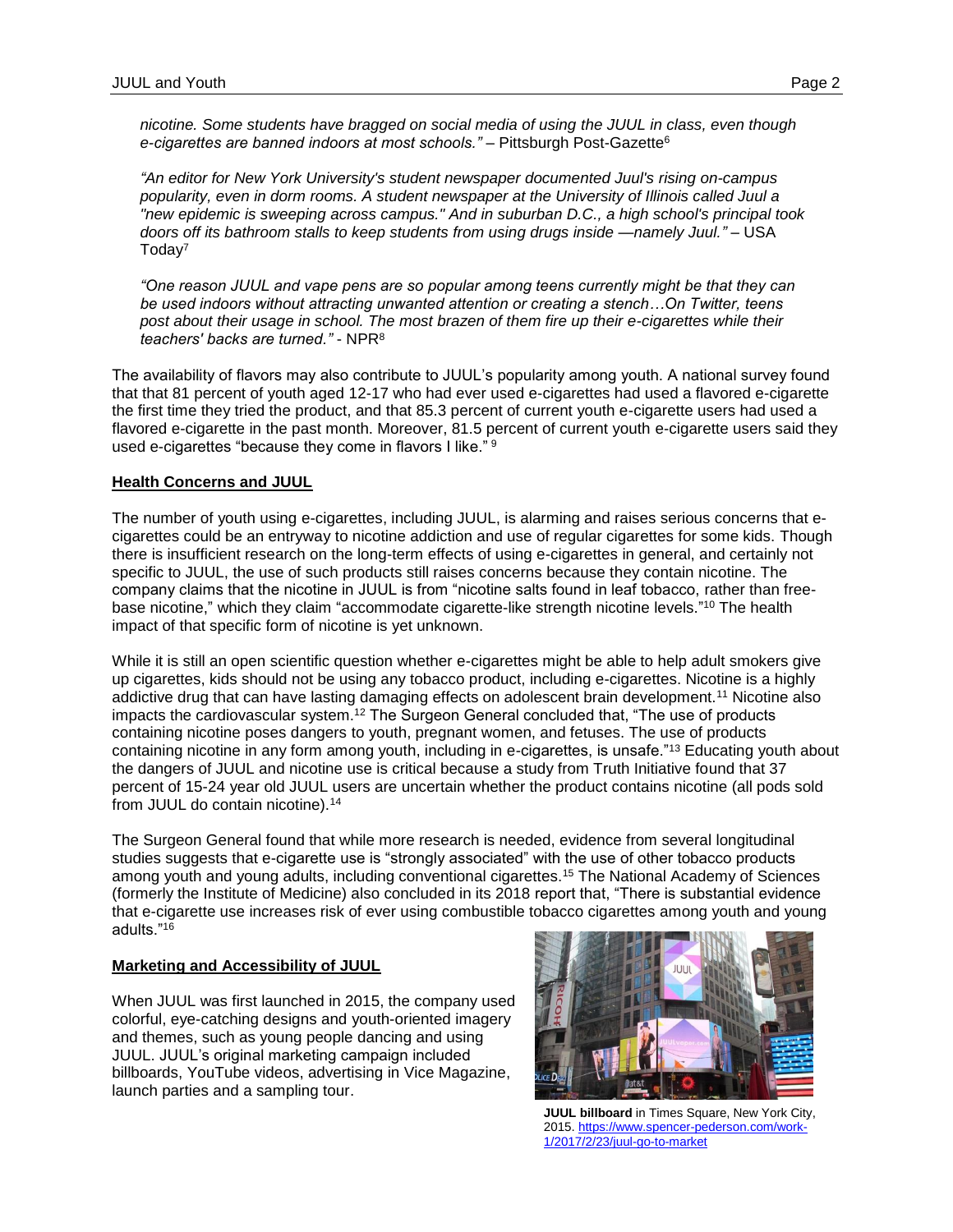$\overline{a}$ 

More recently, JUUL has updated its marketing code<sup>17</sup> with the purported goal of limiting youth exposure to its advertising. Its current marketing materials focus primarily on its popular flavors and on messaging that encourages smokers to "make the satisfying switch." However, social media continues to help fuel JUUL's popularity. While JUUL's Instagram account is agerestricted to those 18 and older, its Twitter account is not age restricted and contains similar content. Additionally, JUUL-sponsored posts and user-generated posts that tag (e.g., #juulvapor, #doit4juul) and feature JUUL have no restrictions. These kind of social media posts can increase exposure to pro-e-cigarette imagery and messaging, by making JUUL use look cool and rebellious.





JUUL devices and JUULpods are available for sale on JUUL's website and other online retailers as well as in convenience stores, vape shops, and tobacco retailers. To access JUUL's website, users must indicate that they are 21 or older by simply clicking on a button, but JUUL asserts that it uses stricter age verification processes for online purchases. FDA law prohibits sales of e-cigarettes to those under age 18 and some state and local laws have higher minimum age-of-sale laws. It is unclear where youth are obtaining JUUL products, but there have been anecdotes about purchasing them from social sources who are over age 18, online or in-person from retailers that are not in compliance with state or federal law, or from online resellers like ebay† and Craigslist that have no age verification. Though the up-front cost of the device is high (a JUUL starter kit, which includes the device, charger and 4 JUULpods, is \$49.99 on the JUUL website), advocates have shared stories of kids pooling together money to share a device and sell "hits" from the device to recoup the cost.

### *Campaign for Tobacco-Free Kids, February 5, 2018 / Laura Bach*

<sup>8</sup> Chen, A. "Teenagers Embrace JUUL, Saying It's Discreet Enough to Vape in Class," *NPR*, December 4, 2017, [https://www.npr.org/sections/health-shots/2017/12/04/568273801/teenagers-embrace-juul-saying-its-discreet-enough-to-vape-in-class.](https://www.npr.org/sections/health-shots/2017/12/04/568273801/teenagers-embrace-juul-saying-its-discreet-enough-to-vape-in-class)  <sup>9</sup> Ambrose, BK, et al., "Flavored Tobacco Product Use Among US Youth Aged 12-17 Years, 2013-2014," *Journal of the American Medical Association*, published online October 26, 2015.

<sup>1</sup> JUUL Website, accessed January 24, 2018, <https://www.juulvapor.com/shop-pods> an[d https://www.juulvapor.com/limited-edition.](https://www.juulvapor.com/limited-edition) See also JUUL Instagram, November 30, 2017[, https://www.instagram.com/p/BcISxvNgEVP/?taken-by=juulvapor;](https://www.instagram.com/p/BcISxvNgEVP/?taken-by=juulvapor) December 19, 2017, [https://www.instagram.com/p/Bc5IyhcAwqj/?taken-by=juulvapor.](https://www.instagram.com/p/Bc5IyhcAwqj/?taken-by=juulvapor) 

 $^2$  Eonsmoke website, accessed January 24, 2018[, https://www.eonsmoke.com/12-buy-juul-compatible-pods-capsules.](https://www.eonsmoke.com/12-buy-juul-compatible-pods-capsules)

<sup>3</sup> Wells Fargo Securities, "Nielsen: Tobacco 'All Channel' Data 12/30," January 9, 2018.

<sup>4</sup> CDC, "Tobacco Use Among Middle and High School Students — United States, 2011-2016," *MMWR,* 66(23):597-603, June 16, 2017, [https://www.cdc.gov/mmwr/volumes/66/wr/pdfs/mm6623a1.pdf.](https://www.cdc.gov/mmwr/volumes/66/wr/pdfs/mm6623a1.pdf)

<sup>5</sup> Truth Initiative, "Monitoring the Future reveals good and bad news underscoring need for education and regulation," December 14, 2017, [https://truthinitiative.org/news/monitoring-future-reveals-good-and-bad-news-underscoring-need-education-and-regulation.](https://truthinitiative.org/news/monitoring-future-reveals-good-and-bad-news-underscoring-need-education-and-regulation) 

<sup>6</sup> Routh, J. "A mango-scented flash-drive-looking device lets kids smoke in class," *Pittsburg Post-Gazette*, December 12, 2017, [http://www.post](http://www.post-gazette.com/local/region/2017/12/12/JUUL-vaporizer-nicotine-flash-drive-small-concealable-e-cigarette/stories/201712120151)[gazette.com/local/region/2017/12/12/JUUL-vaporizer-nicotine-flash-drive-small-concealable-e-cigarette/stories/201712120151.](http://www.post-gazette.com/local/region/2017/12/12/JUUL-vaporizer-nicotine-flash-drive-small-concealable-e-cigarette/stories/201712120151) 

<sup>7</sup> Hafner, J. "Juul e-cigs: The controversial vaping device popular on school campuses," *USA Today*, October 31, 2017, [https://www.usatoday.com/story/money/nation-now/2017/10/31/juul-e-cigs-controversial-vaping-device-popular-school-campuses/818325001/.](https://www.usatoday.com/story/money/nation-now/2017/10/31/juul-e-cigs-controversial-vaping-device-popular-school-campuses/818325001/) 

 $\overline{a}$ † ebay policy prohibits sale of tobacco products; however, JUUL products have been found for sale on the website under other categories such as electronics, with product listings that neglect to use the terms "tobacco" and/or "nicotine."